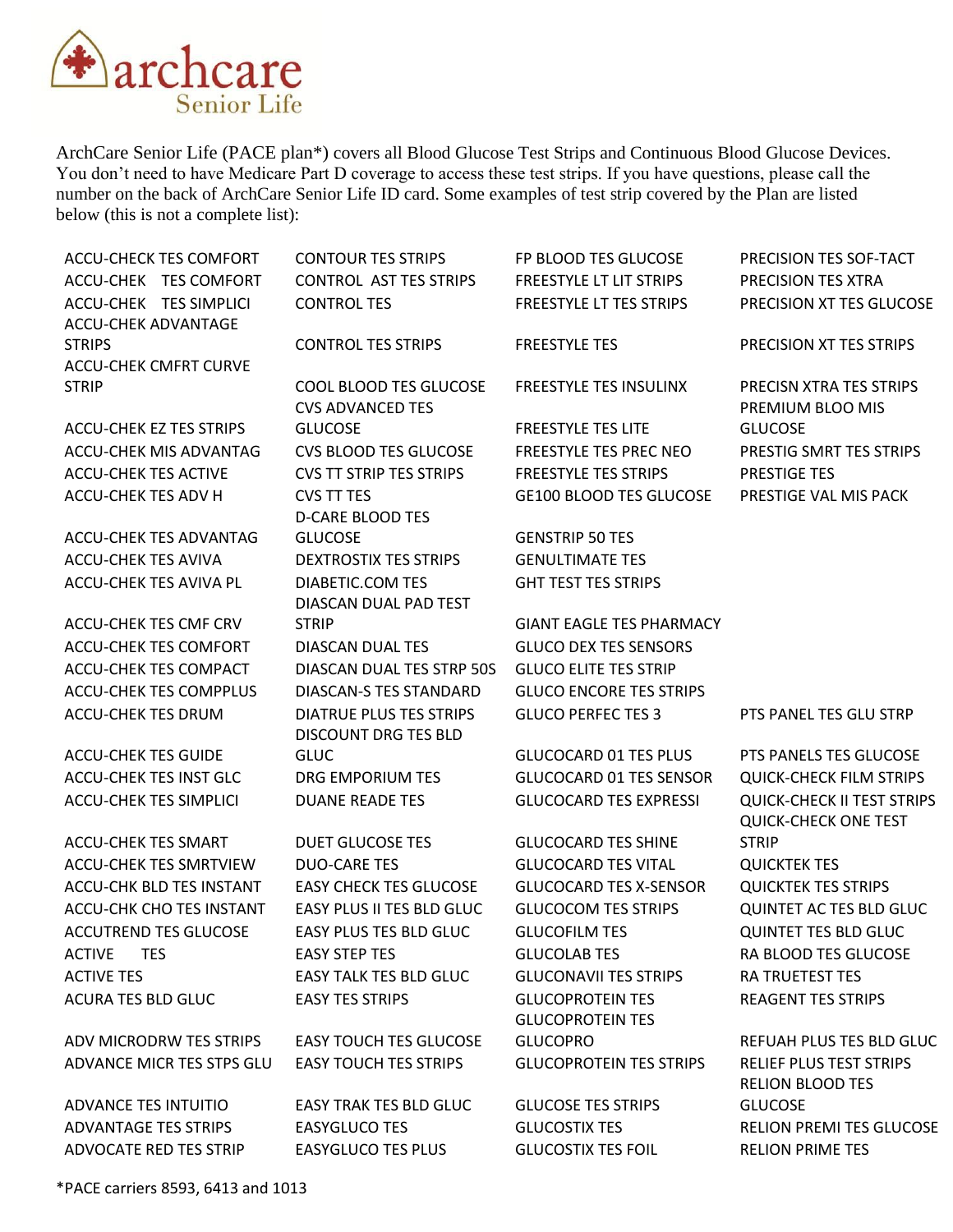ASSURE CHECK TES

ASSURE PRO TES STRIPS EVENCARE + TES STRIPS

BD TEST MIS EXACTECH TES BD TEST TES STRIPS EXACTECH TES R-S-G MEDISENSE 2 TES STRIPS SURESTEP TES STRIPS BG STAR TES BLD GLUC EXACTECH RSG TES STRIP MEDISENSE 2 TES STRIPS SURE-TEST TES EASYPLUS BIOSCANNER GLUCOSE STRIPS EXACTECH TES MEIJER BLOOD TES GLUCOSE TELCARE TES BLD GLUC BL REAGENT STRIPS EXACTECH TES R-S-G MEIJER TES TRACER BG TES BL TEST MIS FERENT AND THE STREECH TES STRP 120 FERENTIES TRUETEST FANCER BG TES BL TEST MIS PACK EXACTECH TES STRP 50S MEIJER TES TRUETRAC TRACER BG TES STRP 50S BLOOD GLUCOS TES EXCEL G TES MICRODOT TES TRACER BG TEST STRIP

BLOOD GLUCOS TES GE 100 EXCEL G TES STRIPS BLOOD GLUCOS TES LE1 EXP MED TES STP PACK NAVARRO TES BLD GLUC TRENDSTRIP TES SLIM PAK BLOOD GLUCOS TES PREMIUM **EXPRESSVIEW TES GLUCOSE** NEUTEK 2TEK TES STRIPS TRUE CARE TES STP PACK BLOOD GLUCOS TES STRIPS THE EZ SMART PLS TES BLD GLUC THE NEXGEN TES TRUE FOCUS MIS BLOOD BLOOD GLUCOSE TEST STRIPS EZ SMART TES BLD GLUC NO CODING TES BLD GLUC TRUE METRIX TES GLUCOSE CARESENS N TES FASTTAKE TES STRIPS NOVA MAX TES GLUCOSE TRUE METRIX TES STRIPS CARETOUCH MIS TST STRP FIFTY50 GLUC TES 2.0 NOVA MAX TES STRIPS TRUETEST TES CHECKMATE TES FORA BLOOD TES GLUCOSE ON CALL PLUS TES BLD GLUC TRUETEST TES BLD GLUC CHECKMATE GLUCOSE STRIPS FORA D15C TES BLD GLUC ON CALL TES EXPRESS TRUETRACK TES CHECKMATE PL TES FORA D15G TES BLD GLUC ON CALL VIVD TES BLD GLUC TRUETRACK TES CHECKMATE PLUS TEST STRIPS FORA D15Z TES BLD GLUC ONE TCH ULTR TES BLUE 100 TRUETRACK TES BLD GLUC CHECKMATE TES FORA D20 TES BLD GLUC ONE TCH ULTR TES BLUE 25 TRUETRACK TES STRIPS CHEMSTRIP BG TES FORA D40/G31 TES GLUCOSE ONE TCH ULTR TES BLUE 50 ULTIMA TES

ASCENS ELITE TES STRIPS EASYPRO TES BLD GLUC EMBRACE EVO TES BLD GLUC **IN TOUCH TES BLOOD SM GLUCOSE TES** ASSURE II TES STRIP **EMBRACE PRO TES STRIPS** INFINITY TES BLD GLUC SM GLUCOSE TES ASSURE II TES CHECK EMBRACE TES BLD GLUC INFINITY TES VOICE SMART SENSE TES TEST ASSURE II TES STRIP ENVISION TES AUTOCODE INSTANT TES STRIPS SMARTEST TES BLD GLUC ASSURE II TES STRIPS EQL TRUETEST TES BLD GLUC KERR DRUG TES STP PACK SMARTEST TES BLD GLUC ASSURE PRISM TES MULTI EVENCARE TES BLD GLUC KINRAY TES SOF-TACT TES STRIPS

ASSURE TES EVENCARE G2 TES KROGER TES SUPREME CONF TES ASSURE TES PLATINUM EVENCARE G3 TES LIBERTY NEXT TES GEN SUPREME TES STRIPS ASSURE TES STRIPS EVENCARE TES BLD GLUC LIBERTY TES SUPREME TEST STRIPS AT LAST TES EVENCARE TES MINI LIFE MEDICAL TES SURE EDGE TES STRIPS AUTOCODE TES BLD GLUC EVOLUTION TES AUTOCODE LONG TES SURECHEK TES BLD GLUC

ADVOCATE TES REDI-COD EASYGLUCO TES STRIPS GLUCOSTIX TES STRIPS RELION PRIME TES GLUCOSE ADVOCATE TES REDICODE EASYMAX 15 TES GMATE BG TES STRIP RELION TES ULTIMA ADVOCATE TES STRIPS FASYMAX TES FASSES FANATE BG TES STRIPS FASTER AND REVEAL TES BLD GLUC AGAMATRIX TES AMP EASYPLUS TES BLD GLUC GMATE BLOOD TES GLUCOSE RIGHTEST TES GS300 AGAMATRIX TES PRESTO EASYPRO TES BLD GLUC GNP TEST MIS RIGHTEST TES GS100 ALBERTSONS TES EASYPRO PLUS TES GNP TRUEREAD TES RIGHTEST TES GS300 GNP TRUETRAC TES SMRT SYS RIGHTEST TES GS550 ASSURE TES ECLIPSE TES STRIP HCA TEST TES SELECT GT TES ASSURE 3 TES ELEMENT PLUS TES STRIPS HEALTHPRO TES STRIPS SELECT GT TES ASSURE 3 TES STRIPS ELEMENT TES HLTH ALLIANC TES SENTRY TES ASSURE 4 TES STRIPS ELEMNT COMPA TES STRIPS IGLUCOSE TES SHOPRITE TES STRIPS

> KROGER BLOOD TES GLUCOSE SOLO V2 TES STRIP MAXIMA BLOOD TES GLUCOSE SURESTEP PRO TES MYGLUCOHEALT TES BLD GLUC **TRACKEASE TES**